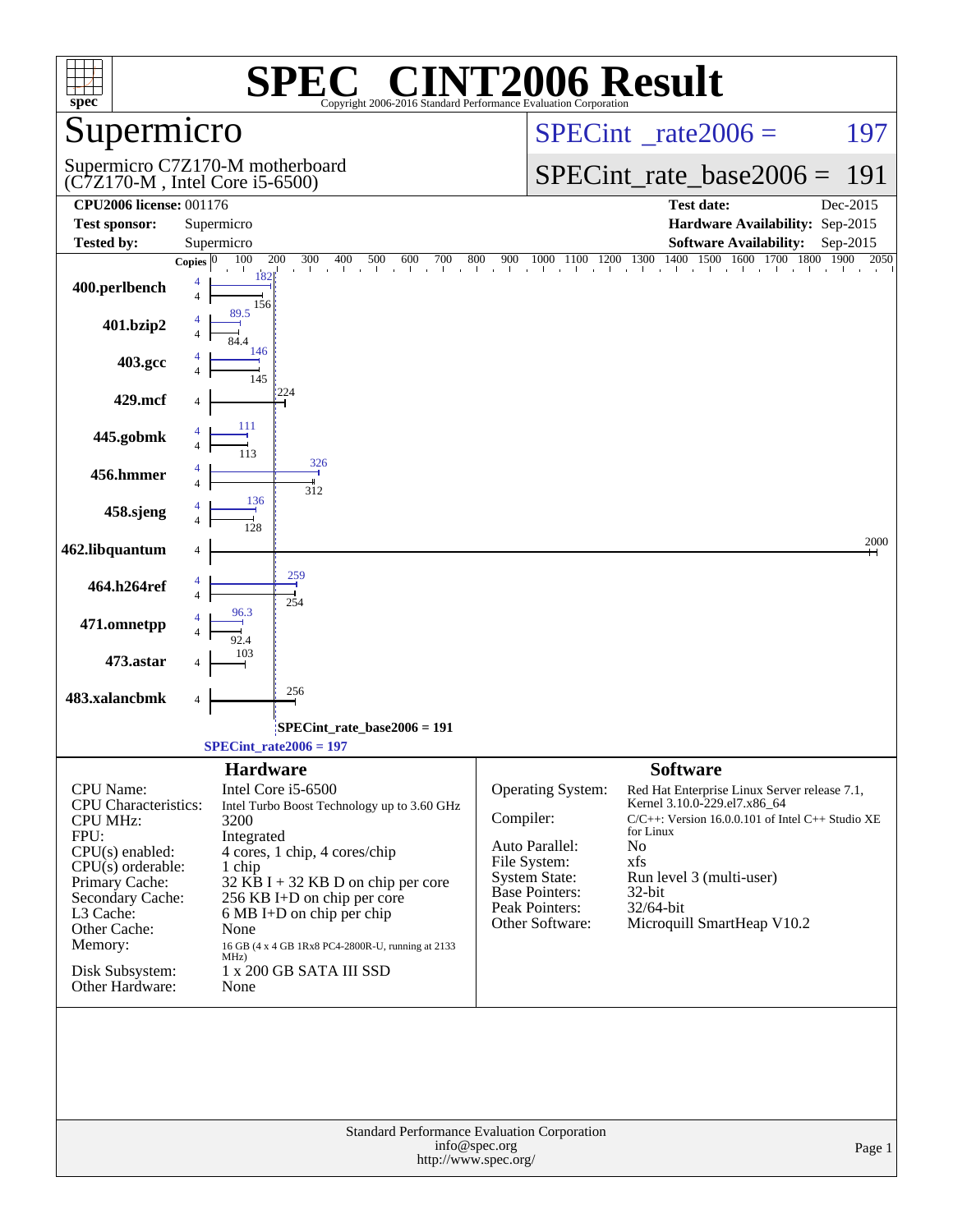

### Supermicro

(C7Z170-M , Intel Core i5-6500) Supermicro C7Z170-M motherboard SPECint rate $2006 = 197$ 

### [SPECint\\_rate\\_base2006 =](http://www.spec.org/auto/cpu2006/Docs/result-fields.html#SPECintratebase2006) 191

**[CPU2006 license:](http://www.spec.org/auto/cpu2006/Docs/result-fields.html#CPU2006license)** 001176 **[Test date:](http://www.spec.org/auto/cpu2006/Docs/result-fields.html#Testdate)** Dec-2015 **[Test sponsor:](http://www.spec.org/auto/cpu2006/Docs/result-fields.html#Testsponsor)** Supermicro **[Hardware Availability:](http://www.spec.org/auto/cpu2006/Docs/result-fields.html#HardwareAvailability)** Sep-2015 **[Tested by:](http://www.spec.org/auto/cpu2006/Docs/result-fields.html#Testedby)** Supermicro **Supermicro [Software Availability:](http://www.spec.org/auto/cpu2006/Docs/result-fields.html#SoftwareAvailability)** Sep-2015

### **[Results Table](http://www.spec.org/auto/cpu2006/Docs/result-fields.html#ResultsTable)**

|                                                                                                          | <b>Base</b>   |                |       |                |       | <b>Peak</b>    |            |                |                |              |                |              |                |              |
|----------------------------------------------------------------------------------------------------------|---------------|----------------|-------|----------------|-------|----------------|------------|----------------|----------------|--------------|----------------|--------------|----------------|--------------|
| <b>Benchmark</b>                                                                                         | <b>Copies</b> | <b>Seconds</b> | Ratio | <b>Seconds</b> | Ratio | <b>Seconds</b> | Ratio      | <b>Copies</b>  | <b>Seconds</b> | <b>Ratio</b> | <b>Seconds</b> | <b>Ratio</b> | <b>Seconds</b> | <b>Ratio</b> |
| 400.perlbench                                                                                            |               | 250            | 157   | 250            | 156   | 250            | 156        | 4              | 215            | 182          | 215            | 182          | 215            | 182          |
| 401.bzip2                                                                                                |               | 457            | 84.4  | 458            | 84.4  | 458            | 84.3       | $\overline{A}$ | 431            | 89.5         | 431            | 89.5         | 431            | 89.6         |
| $403.\mathrm{gcc}$                                                                                       |               | 222            | 145   | 221            | 146   | 222            | 145        | $\overline{4}$ | 221            | 146          | 221            | 146          | 221            | 146          |
| $429$ .mcf                                                                                               |               | 163            | 224   | 163            | 224   | 163            | 223        | 4              | 163            | 224          | 163            | 224          | 163            | 223          |
| $445$ .gobmk                                                                                             |               | 372            | 113   | 372            | 113   | 372            | <b>113</b> | $\overline{4}$ | <u>379</u>     | <b>111</b>   | 378            | 111          | 380            | 111          |
| 456.hmmer                                                                                                |               | 120            | 312   | 121            | 307   | 120            | 312        | $\overline{4}$ | 115            | 325          | 114            | 327          | 115            | 326          |
| $458$ .sjeng                                                                                             |               | 377            | 128   | 377            | 128   | 377            | 128        | 4              | 356            | 136          | 356            | 136          | 355            | 136          |
| 462.libquantum                                                                                           |               | 41.8           | 1980  | 41.4           | 2000  | 41.4           | 2000       | 4              | 41.8           | 1980         | 41.4           | 2000         | 41.4           | 2000         |
| 464.h264ref                                                                                              |               | 348            | 254   | 349            | 253   | 348            | 254        | $\overline{4}$ | 342            | 259          | 343            | 258          | 342            | 259          |
| 471.omnetpp                                                                                              |               | 271            | 92.3  | 271            | 92.4  | 271            | 92.4       | 4              | 260            | 96.3         | 260            | 96.0         | 260            | 96.3         |
| 473.astar                                                                                                |               | 271            | 103   | 272            | 103   | 271            | 103        | $\overline{4}$ | 271            | 103          | 272            | 103          | 271            | 103          |
| 483.xalancbmk                                                                                            |               | 108            | 256   | 108            | 256   | 108            | 256        | $\overline{4}$ | 108            | 256          | 108            | 256          | 108            | 256          |
| Results appear in the order in which they were run. Bold underlined text indicates a median measurement. |               |                |       |                |       |                |            |                |                |              |                |              |                |              |

#### **[Submit Notes](http://www.spec.org/auto/cpu2006/Docs/result-fields.html#SubmitNotes)**

 The taskset mechanism was used to bind copies to processors. The config file option 'submit' was used to generate taskset commands to bind each copy to a specific processor. For details, please see the config file.

### **[Operating System Notes](http://www.spec.org/auto/cpu2006/Docs/result-fields.html#OperatingSystemNotes)**

Stack size set to unlimited using "ulimit -s unlimited"

#### **[Platform Notes](http://www.spec.org/auto/cpu2006/Docs/result-fields.html#PlatformNotes)**

 As tested, the system used a Supermicro CSE-731i-300B chassis. The chassis is configured with a PWS-305-PQ power supply, 1 SNK-P0046A4 heatsink, as well as 1 FAN-0108L4 rear cooling fan. Sysinfo program /usr/cpu2006/config/sysinfo.rev6914 \$Rev: 6914 \$ \$Date:: 2014-06-25 #\$ e3fbb8667b5a285932ceab81e28219e1 running on C7Z170-01 Wed Dec 16 08:11:54 2015

 This section contains SUT (System Under Test) info as seen by some common utilities. To remove or add to this section, see: <http://www.spec.org/cpu2006/Docs/config.html#sysinfo>

 From /proc/cpuinfo model name : Intel(R) Core(TM) i5-6500 CPU @ 3.20GHz 1 "physical id"s (chips) 4 "processors" cores, siblings (Caution: counting these is hw and system dependent. The following excerpts from /proc/cpuinfo might not be reliable. Use with caution.)

Continued on next page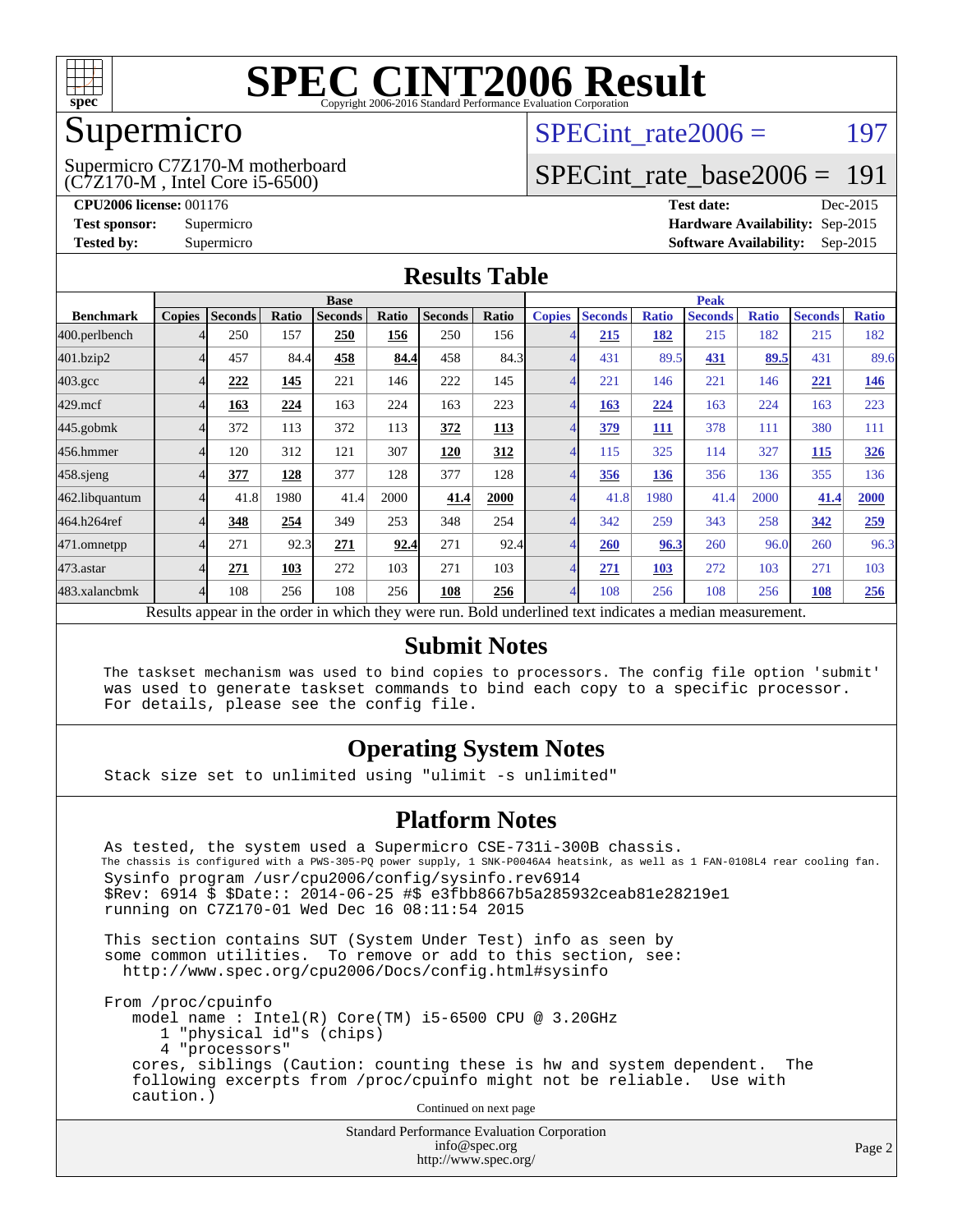

### Supermicro

(C7Z170-M , Intel Core i5-6500) Supermicro C7Z170-M motherboard SPECint rate $2006 = 197$ 

[SPECint\\_rate\\_base2006 =](http://www.spec.org/auto/cpu2006/Docs/result-fields.html#SPECintratebase2006) 191

**[CPU2006 license:](http://www.spec.org/auto/cpu2006/Docs/result-fields.html#CPU2006license)** 001176 **[Test date:](http://www.spec.org/auto/cpu2006/Docs/result-fields.html#Testdate)** Dec-2015 **[Test sponsor:](http://www.spec.org/auto/cpu2006/Docs/result-fields.html#Testsponsor)** Supermicro **[Hardware Availability:](http://www.spec.org/auto/cpu2006/Docs/result-fields.html#HardwareAvailability)** Sep-2015 **[Tested by:](http://www.spec.org/auto/cpu2006/Docs/result-fields.html#Testedby)** Supermicro **Supermicro [Software Availability:](http://www.spec.org/auto/cpu2006/Docs/result-fields.html#SoftwareAvailability)** Sep-2015

#### **[Platform Notes \(Continued\)](http://www.spec.org/auto/cpu2006/Docs/result-fields.html#PlatformNotes)**

 cpu cores : 4 siblings : 4 physical 0: cores 0 1 2 3 cache size : 6144 KB From /proc/meminfo MemTotal: 16209632 kB HugePages\_Total: 0 Hugepagesize: 2048 kB From /etc/\*release\* /etc/\*version\* os-release: NAME="Red Hat Enterprise Linux Server" VERSION="7.1 (Maipo)" ID="rhel" ID\_LIKE="fedora" VERSION\_ID="7.1" PRETTY\_NAME="Red Hat Enterprise Linux Server 7.1 (Maipo)" ANSI\_COLOR="0;31" CPE\_NAME="cpe:/o:redhat:enterprise\_linux:7.1:GA:server" redhat-release: Red Hat Enterprise Linux Server release 7.1 (Maipo) system-release: Red Hat Enterprise Linux Server release 7.1 (Maipo) system-release-cpe: cpe:/o:redhat:enterprise\_linux:7.1:ga:server uname -a: Linux C7Z170-01 3.10.0-229.el7.x86\_64 #1 SMP Thu Jan 29 18:37:38 EST 2015 x86\_64 x86\_64 x86\_64 GNU/Linux run-level 3 Dec 15 23:19 SPEC is set to: /usr/cpu2006<br>Filesystem Type Size Type Size Used Avail Use% Mounted on /dev/sda2 xfs 183G 32G 151G 18% / Additional information from dmidecode: Warning: Use caution when you interpret this section. The 'dmidecode' program reads system data which is "intended to allow hardware to be accurately determined", but the intent may not be met, as there are frequent changes to hardware, firmware, and the "DMTF SMBIOS" standard. BIOS American Megatrends Inc. 1.0c 12/09/2015 Memory: 4x 0420 F4-2800C16-4GRK 4 GB 1 rank 2133 MHz (End of data from sysinfo program)

#### **[General Notes](http://www.spec.org/auto/cpu2006/Docs/result-fields.html#GeneralNotes)**

Environment variables set by runspec before the start of the run: LD\_LIBRARY\_PATH = "/usr/cpu2006/libs/32:/usr/cpu2006/libs/64:/usr/cpu2006/sh"

Continued on next page

Standard Performance Evaluation Corporation [info@spec.org](mailto:info@spec.org) <http://www.spec.org/>

Page 3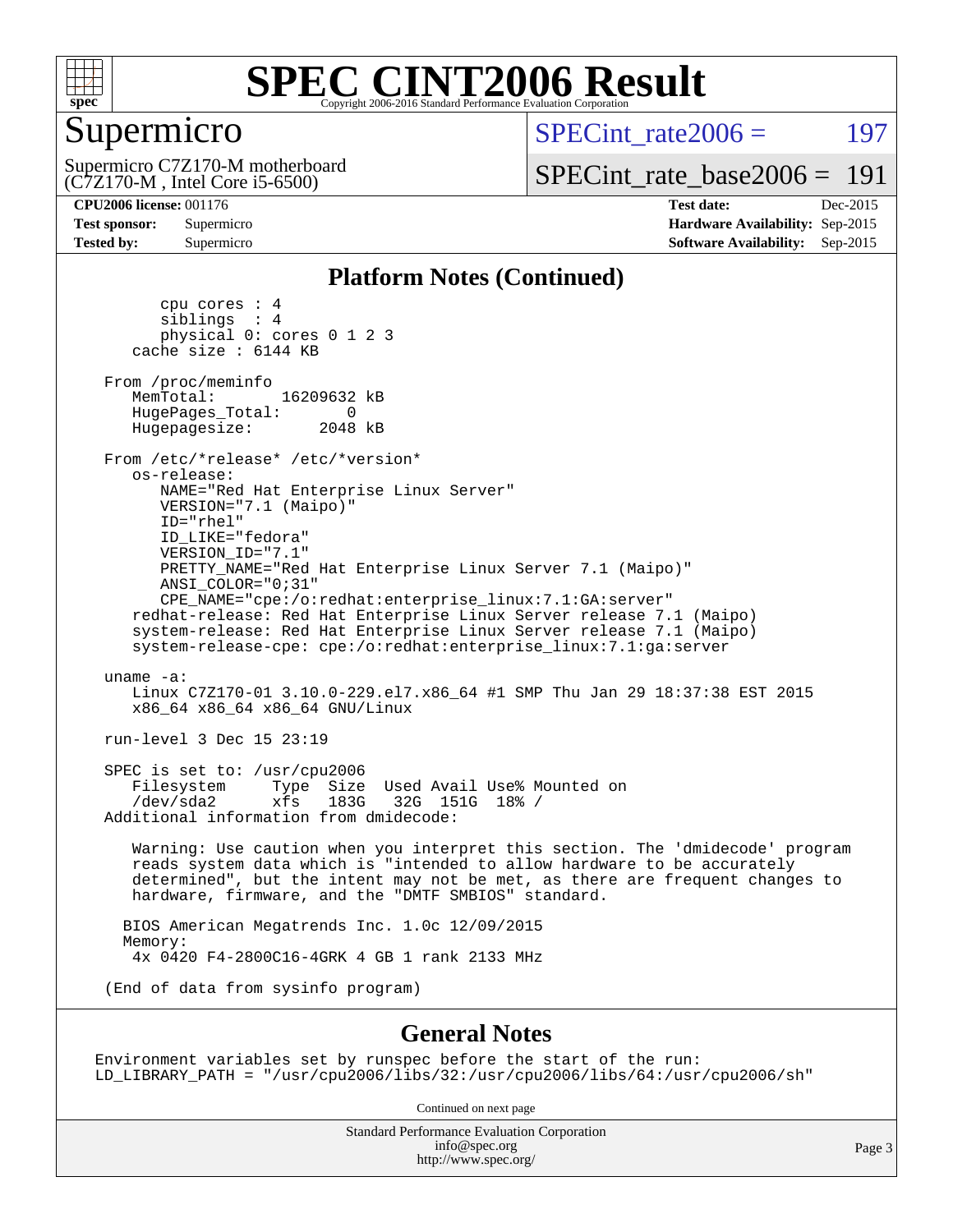

### Supermicro

SPECint rate $2006 = 197$ 

(C7Z170-M , Intel Core i5-6500) Supermicro C7Z170-M motherboard

[SPECint\\_rate\\_base2006 =](http://www.spec.org/auto/cpu2006/Docs/result-fields.html#SPECintratebase2006) 191

**[CPU2006 license:](http://www.spec.org/auto/cpu2006/Docs/result-fields.html#CPU2006license)** 001176 **[Test date:](http://www.spec.org/auto/cpu2006/Docs/result-fields.html#Testdate)** Dec-2015 **[Test sponsor:](http://www.spec.org/auto/cpu2006/Docs/result-fields.html#Testsponsor)** Supermicro **[Hardware Availability:](http://www.spec.org/auto/cpu2006/Docs/result-fields.html#HardwareAvailability)** Sep-2015 **[Tested by:](http://www.spec.org/auto/cpu2006/Docs/result-fields.html#Testedby)** Supermicro **Supermicro [Software Availability:](http://www.spec.org/auto/cpu2006/Docs/result-fields.html#SoftwareAvailability)** Sep-2015

### **[General Notes \(Continued\)](http://www.spec.org/auto/cpu2006/Docs/result-fields.html#GeneralNotes)**

 Binaries compiled on a system with 1x Intel Core i5-4670K CPU + 32GB memory using RedHat EL 7.1 Transparent Huge Pages enabled with: echo always > /sys/kernel/mm/transparent\_hugepage/enabled

### **[Base Compiler Invocation](http://www.spec.org/auto/cpu2006/Docs/result-fields.html#BaseCompilerInvocation)**

[C benchmarks](http://www.spec.org/auto/cpu2006/Docs/result-fields.html#Cbenchmarks):

[icc -m32 -L/opt/intel/compilers\\_and\\_libraries\\_2016/linux/compiler/lib/ia32\\_lin](http://www.spec.org/cpu2006/results/res2016q1/cpu2006-20151217-38445.flags.html#user_CCbase_intel_icc_e10256ba5924b668798078a321b0cb3f)

[C++ benchmarks:](http://www.spec.org/auto/cpu2006/Docs/result-fields.html#CXXbenchmarks)

[icpc -m32 -L/opt/intel/compilers\\_and\\_libraries\\_2016/linux/compiler/lib/ia32\\_lin](http://www.spec.org/cpu2006/results/res2016q1/cpu2006-20151217-38445.flags.html#user_CXXbase_intel_icpc_b4f50a394bdb4597aa5879c16bc3f5c5)

### **[Base Portability Flags](http://www.spec.org/auto/cpu2006/Docs/result-fields.html#BasePortabilityFlags)**

 400.perlbench: [-D\\_FILE\\_OFFSET\\_BITS=64](http://www.spec.org/cpu2006/results/res2016q1/cpu2006-20151217-38445.flags.html#user_basePORTABILITY400_perlbench_file_offset_bits_64_438cf9856305ebd76870a2c6dc2689ab) [-DSPEC\\_CPU\\_LINUX\\_IA32](http://www.spec.org/cpu2006/results/res2016q1/cpu2006-20151217-38445.flags.html#b400.perlbench_baseCPORTABILITY_DSPEC_CPU_LINUX_IA32) 401.bzip2: [-D\\_FILE\\_OFFSET\\_BITS=64](http://www.spec.org/cpu2006/results/res2016q1/cpu2006-20151217-38445.flags.html#user_basePORTABILITY401_bzip2_file_offset_bits_64_438cf9856305ebd76870a2c6dc2689ab) 403.gcc: [-D\\_FILE\\_OFFSET\\_BITS=64](http://www.spec.org/cpu2006/results/res2016q1/cpu2006-20151217-38445.flags.html#user_basePORTABILITY403_gcc_file_offset_bits_64_438cf9856305ebd76870a2c6dc2689ab) 429.mcf: [-D\\_FILE\\_OFFSET\\_BITS=64](http://www.spec.org/cpu2006/results/res2016q1/cpu2006-20151217-38445.flags.html#user_basePORTABILITY429_mcf_file_offset_bits_64_438cf9856305ebd76870a2c6dc2689ab) 445.gobmk: [-D\\_FILE\\_OFFSET\\_BITS=64](http://www.spec.org/cpu2006/results/res2016q1/cpu2006-20151217-38445.flags.html#user_basePORTABILITY445_gobmk_file_offset_bits_64_438cf9856305ebd76870a2c6dc2689ab) 456.hmmer: [-D\\_FILE\\_OFFSET\\_BITS=64](http://www.spec.org/cpu2006/results/res2016q1/cpu2006-20151217-38445.flags.html#user_basePORTABILITY456_hmmer_file_offset_bits_64_438cf9856305ebd76870a2c6dc2689ab) 458.sjeng: [-D\\_FILE\\_OFFSET\\_BITS=64](http://www.spec.org/cpu2006/results/res2016q1/cpu2006-20151217-38445.flags.html#user_basePORTABILITY458_sjeng_file_offset_bits_64_438cf9856305ebd76870a2c6dc2689ab) 462.libquantum: [-D\\_FILE\\_OFFSET\\_BITS=64](http://www.spec.org/cpu2006/results/res2016q1/cpu2006-20151217-38445.flags.html#user_basePORTABILITY462_libquantum_file_offset_bits_64_438cf9856305ebd76870a2c6dc2689ab) [-DSPEC\\_CPU\\_LINUX](http://www.spec.org/cpu2006/results/res2016q1/cpu2006-20151217-38445.flags.html#b462.libquantum_baseCPORTABILITY_DSPEC_CPU_LINUX) 464.h264ref: [-D\\_FILE\\_OFFSET\\_BITS=64](http://www.spec.org/cpu2006/results/res2016q1/cpu2006-20151217-38445.flags.html#user_basePORTABILITY464_h264ref_file_offset_bits_64_438cf9856305ebd76870a2c6dc2689ab) 471.omnetpp: [-D\\_FILE\\_OFFSET\\_BITS=64](http://www.spec.org/cpu2006/results/res2016q1/cpu2006-20151217-38445.flags.html#user_basePORTABILITY471_omnetpp_file_offset_bits_64_438cf9856305ebd76870a2c6dc2689ab) 473.astar: [-D\\_FILE\\_OFFSET\\_BITS=64](http://www.spec.org/cpu2006/results/res2016q1/cpu2006-20151217-38445.flags.html#user_basePORTABILITY473_astar_file_offset_bits_64_438cf9856305ebd76870a2c6dc2689ab) 483.xalancbmk: [-D\\_FILE\\_OFFSET\\_BITS=64](http://www.spec.org/cpu2006/results/res2016q1/cpu2006-20151217-38445.flags.html#user_basePORTABILITY483_xalancbmk_file_offset_bits_64_438cf9856305ebd76870a2c6dc2689ab) [-DSPEC\\_CPU\\_LINUX](http://www.spec.org/cpu2006/results/res2016q1/cpu2006-20151217-38445.flags.html#b483.xalancbmk_baseCXXPORTABILITY_DSPEC_CPU_LINUX)

### **[Base Optimization Flags](http://www.spec.org/auto/cpu2006/Docs/result-fields.html#BaseOptimizationFlags)**

[C benchmarks](http://www.spec.org/auto/cpu2006/Docs/result-fields.html#Cbenchmarks): [-xCORE-AVX2](http://www.spec.org/cpu2006/results/res2016q1/cpu2006-20151217-38445.flags.html#user_CCbase_f-xAVX2_5f5fc0cbe2c9f62c816d3e45806c70d7) [-ipo](http://www.spec.org/cpu2006/results/res2016q1/cpu2006-20151217-38445.flags.html#user_CCbase_f-ipo) [-O3](http://www.spec.org/cpu2006/results/res2016q1/cpu2006-20151217-38445.flags.html#user_CCbase_f-O3) [-no-prec-div](http://www.spec.org/cpu2006/results/res2016q1/cpu2006-20151217-38445.flags.html#user_CCbase_f-no-prec-div) [-opt-prefetch](http://www.spec.org/cpu2006/results/res2016q1/cpu2006-20151217-38445.flags.html#user_CCbase_f-opt-prefetch)

[C++ benchmarks:](http://www.spec.org/auto/cpu2006/Docs/result-fields.html#CXXbenchmarks)

[-xCORE-AVX2](http://www.spec.org/cpu2006/results/res2016q1/cpu2006-20151217-38445.flags.html#user_CXXbase_f-xAVX2_5f5fc0cbe2c9f62c816d3e45806c70d7) [-ipo](http://www.spec.org/cpu2006/results/res2016q1/cpu2006-20151217-38445.flags.html#user_CXXbase_f-ipo) [-O3](http://www.spec.org/cpu2006/results/res2016q1/cpu2006-20151217-38445.flags.html#user_CXXbase_f-O3) [-no-prec-div](http://www.spec.org/cpu2006/results/res2016q1/cpu2006-20151217-38445.flags.html#user_CXXbase_f-no-prec-div) [-opt-prefetch](http://www.spec.org/cpu2006/results/res2016q1/cpu2006-20151217-38445.flags.html#user_CXXbase_f-opt-prefetch) [-Wl,-z,muldefs](http://www.spec.org/cpu2006/results/res2016q1/cpu2006-20151217-38445.flags.html#user_CXXbase_link_force_multiple1_74079c344b956b9658436fd1b6dd3a8a) [-L/sh -lsmartheap](http://www.spec.org/cpu2006/results/res2016q1/cpu2006-20151217-38445.flags.html#user_CXXbase_SmartHeap_32f6c82aa1ed9c52345d30cf6e4a0499)

### **[Base Other Flags](http://www.spec.org/auto/cpu2006/Docs/result-fields.html#BaseOtherFlags)**

[C benchmarks](http://www.spec.org/auto/cpu2006/Docs/result-fields.html#Cbenchmarks):

403.gcc: [-Dalloca=\\_alloca](http://www.spec.org/cpu2006/results/res2016q1/cpu2006-20151217-38445.flags.html#b403.gcc_baseEXTRA_CFLAGS_Dalloca_be3056838c12de2578596ca5467af7f3)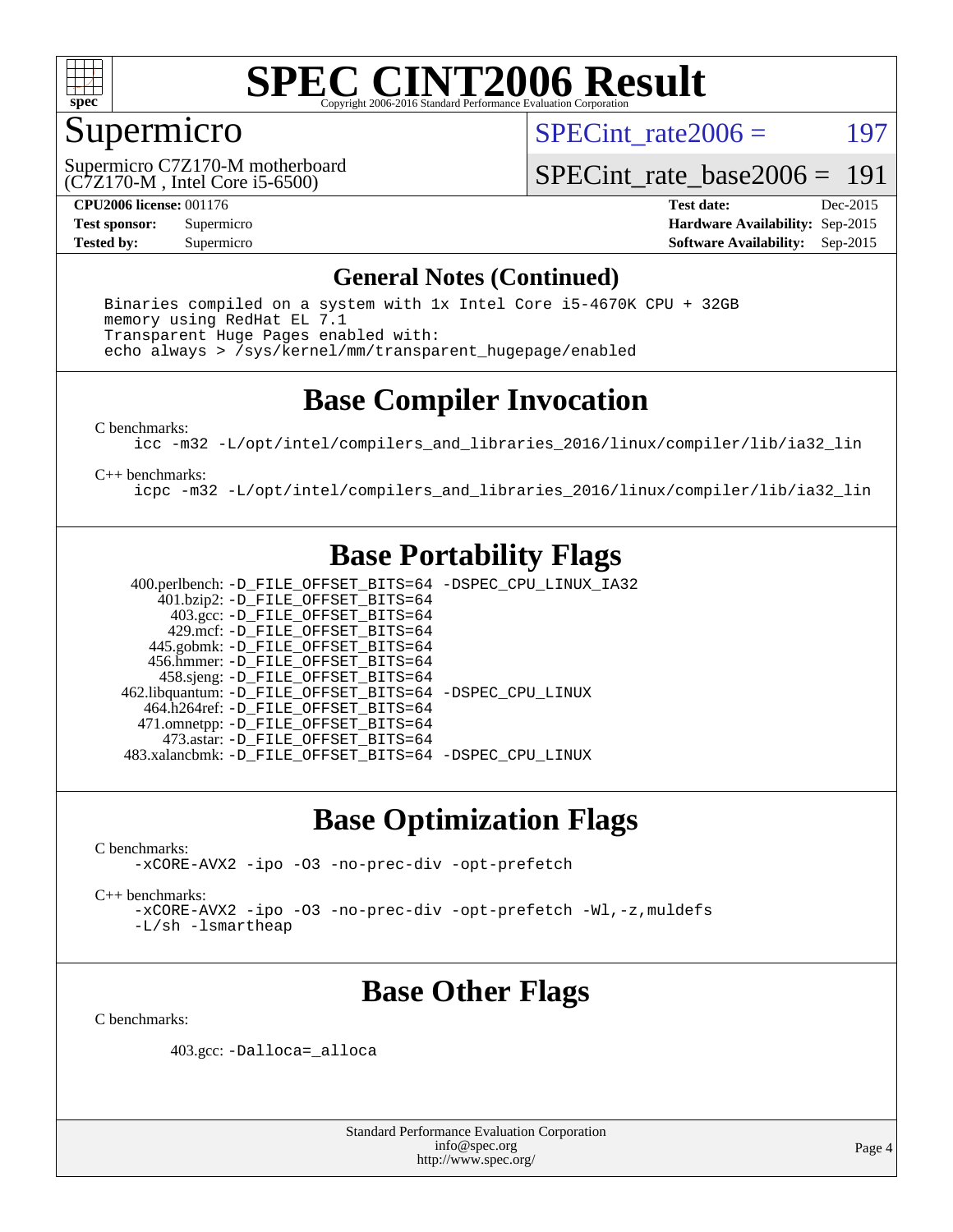

### Supermicro

SPECint rate $2006 = 197$ 

(C7Z170-M , Intel Core i5-6500) Supermicro C7Z170-M motherboard

[SPECint\\_rate\\_base2006 =](http://www.spec.org/auto/cpu2006/Docs/result-fields.html#SPECintratebase2006) 191

| <b>Test sponsor:</b> | Supermicro |
|----------------------|------------|
| <b>Tested by:</b>    | Supermicro |

**[CPU2006 license:](http://www.spec.org/auto/cpu2006/Docs/result-fields.html#CPU2006license)** 001176 **[Test date:](http://www.spec.org/auto/cpu2006/Docs/result-fields.html#Testdate)** Dec-2015 **[Hardware Availability:](http://www.spec.org/auto/cpu2006/Docs/result-fields.html#HardwareAvailability)** Sep-2015 **[Software Availability:](http://www.spec.org/auto/cpu2006/Docs/result-fields.html#SoftwareAvailability)** Sep-2015

### **[Peak Compiler Invocation](http://www.spec.org/auto/cpu2006/Docs/result-fields.html#PeakCompilerInvocation)**

[C benchmarks \(except as noted below\)](http://www.spec.org/auto/cpu2006/Docs/result-fields.html#Cbenchmarksexceptasnotedbelow):

[icc -m32 -L/opt/intel/compilers\\_and\\_libraries\\_2016/linux/compiler/lib/ia32\\_lin](http://www.spec.org/cpu2006/results/res2016q1/cpu2006-20151217-38445.flags.html#user_CCpeak_intel_icc_e10256ba5924b668798078a321b0cb3f)

400.perlbench: [icc -m64](http://www.spec.org/cpu2006/results/res2016q1/cpu2006-20151217-38445.flags.html#user_peakCCLD400_perlbench_intel_icc_64bit_bda6cc9af1fdbb0edc3795bac97ada53)

401.bzip2: [icc -m64](http://www.spec.org/cpu2006/results/res2016q1/cpu2006-20151217-38445.flags.html#user_peakCCLD401_bzip2_intel_icc_64bit_bda6cc9af1fdbb0edc3795bac97ada53)

456.hmmer: [icc -m64](http://www.spec.org/cpu2006/results/res2016q1/cpu2006-20151217-38445.flags.html#user_peakCCLD456_hmmer_intel_icc_64bit_bda6cc9af1fdbb0edc3795bac97ada53)

458.sjeng: [icc -m64](http://www.spec.org/cpu2006/results/res2016q1/cpu2006-20151217-38445.flags.html#user_peakCCLD458_sjeng_intel_icc_64bit_bda6cc9af1fdbb0edc3795bac97ada53)

#### [C++ benchmarks:](http://www.spec.org/auto/cpu2006/Docs/result-fields.html#CXXbenchmarks)

[icpc -m32 -L/opt/intel/compilers\\_and\\_libraries\\_2016/linux/compiler/lib/ia32\\_lin](http://www.spec.org/cpu2006/results/res2016q1/cpu2006-20151217-38445.flags.html#user_CXXpeak_intel_icpc_b4f50a394bdb4597aa5879c16bc3f5c5)

### **[Peak Portability Flags](http://www.spec.org/auto/cpu2006/Docs/result-fields.html#PeakPortabilityFlags)**

 400.perlbench: [-D\\_FILE\\_OFFSET\\_BITS=64](http://www.spec.org/cpu2006/results/res2016q1/cpu2006-20151217-38445.flags.html#user_peakPORTABILITY400_perlbench_file_offset_bits_64_438cf9856305ebd76870a2c6dc2689ab) [-DSPEC\\_CPU\\_LP64](http://www.spec.org/cpu2006/results/res2016q1/cpu2006-20151217-38445.flags.html#b400.perlbench_peakCPORTABILITY_DSPEC_CPU_LP64) [-DSPEC\\_CPU\\_LINUX\\_X64](http://www.spec.org/cpu2006/results/res2016q1/cpu2006-20151217-38445.flags.html#b400.perlbench_peakCPORTABILITY_DSPEC_CPU_LINUX_X64) 401.bzip2: [-D\\_FILE\\_OFFSET\\_BITS=64](http://www.spec.org/cpu2006/results/res2016q1/cpu2006-20151217-38445.flags.html#user_peakPORTABILITY401_bzip2_file_offset_bits_64_438cf9856305ebd76870a2c6dc2689ab) [-DSPEC\\_CPU\\_LP64](http://www.spec.org/cpu2006/results/res2016q1/cpu2006-20151217-38445.flags.html#suite_peakCPORTABILITY401_bzip2_DSPEC_CPU_LP64) 403.gcc: [-D\\_FILE\\_OFFSET\\_BITS=64](http://www.spec.org/cpu2006/results/res2016q1/cpu2006-20151217-38445.flags.html#user_peakPORTABILITY403_gcc_file_offset_bits_64_438cf9856305ebd76870a2c6dc2689ab) 429.mcf: [-D\\_FILE\\_OFFSET\\_BITS=64](http://www.spec.org/cpu2006/results/res2016q1/cpu2006-20151217-38445.flags.html#user_peakPORTABILITY429_mcf_file_offset_bits_64_438cf9856305ebd76870a2c6dc2689ab) 445.gobmk: [-D\\_FILE\\_OFFSET\\_BITS=64](http://www.spec.org/cpu2006/results/res2016q1/cpu2006-20151217-38445.flags.html#user_peakPORTABILITY445_gobmk_file_offset_bits_64_438cf9856305ebd76870a2c6dc2689ab) 456.hmmer: [-D\\_FILE\\_OFFSET\\_BITS=64](http://www.spec.org/cpu2006/results/res2016q1/cpu2006-20151217-38445.flags.html#user_peakPORTABILITY456_hmmer_file_offset_bits_64_438cf9856305ebd76870a2c6dc2689ab) [-DSPEC\\_CPU\\_LP64](http://www.spec.org/cpu2006/results/res2016q1/cpu2006-20151217-38445.flags.html#suite_peakCPORTABILITY456_hmmer_DSPEC_CPU_LP64) 458.sjeng: [-D\\_FILE\\_OFFSET\\_BITS=64](http://www.spec.org/cpu2006/results/res2016q1/cpu2006-20151217-38445.flags.html#user_peakPORTABILITY458_sjeng_file_offset_bits_64_438cf9856305ebd76870a2c6dc2689ab) [-DSPEC\\_CPU\\_LP64](http://www.spec.org/cpu2006/results/res2016q1/cpu2006-20151217-38445.flags.html#suite_peakCPORTABILITY458_sjeng_DSPEC_CPU_LP64) 462.libquantum: [-D\\_FILE\\_OFFSET\\_BITS=64](http://www.spec.org/cpu2006/results/res2016q1/cpu2006-20151217-38445.flags.html#user_peakPORTABILITY462_libquantum_file_offset_bits_64_438cf9856305ebd76870a2c6dc2689ab) [-DSPEC\\_CPU\\_LINUX](http://www.spec.org/cpu2006/results/res2016q1/cpu2006-20151217-38445.flags.html#b462.libquantum_peakCPORTABILITY_DSPEC_CPU_LINUX) 464.h264ref: [-D\\_FILE\\_OFFSET\\_BITS=64](http://www.spec.org/cpu2006/results/res2016q1/cpu2006-20151217-38445.flags.html#user_peakPORTABILITY464_h264ref_file_offset_bits_64_438cf9856305ebd76870a2c6dc2689ab) 471.omnetpp: [-D\\_FILE\\_OFFSET\\_BITS=64](http://www.spec.org/cpu2006/results/res2016q1/cpu2006-20151217-38445.flags.html#user_peakPORTABILITY471_omnetpp_file_offset_bits_64_438cf9856305ebd76870a2c6dc2689ab) 473.astar: [-D\\_FILE\\_OFFSET\\_BITS=64](http://www.spec.org/cpu2006/results/res2016q1/cpu2006-20151217-38445.flags.html#user_peakPORTABILITY473_astar_file_offset_bits_64_438cf9856305ebd76870a2c6dc2689ab) 483.xalancbmk: [-D\\_FILE\\_OFFSET\\_BITS=64](http://www.spec.org/cpu2006/results/res2016q1/cpu2006-20151217-38445.flags.html#user_peakPORTABILITY483_xalancbmk_file_offset_bits_64_438cf9856305ebd76870a2c6dc2689ab) [-DSPEC\\_CPU\\_LINUX](http://www.spec.org/cpu2006/results/res2016q1/cpu2006-20151217-38445.flags.html#b483.xalancbmk_peakCXXPORTABILITY_DSPEC_CPU_LINUX)

### **[Peak Optimization Flags](http://www.spec.org/auto/cpu2006/Docs/result-fields.html#PeakOptimizationFlags)**

[C benchmarks](http://www.spec.org/auto/cpu2006/Docs/result-fields.html#Cbenchmarks):

 400.perlbench: [-xCORE-AVX2](http://www.spec.org/cpu2006/results/res2016q1/cpu2006-20151217-38445.flags.html#user_peakPASS2_CFLAGSPASS2_LDCFLAGS400_perlbench_f-xAVX2_5f5fc0cbe2c9f62c816d3e45806c70d7)(pass 2) [-prof-gen:threadsafe](http://www.spec.org/cpu2006/results/res2016q1/cpu2006-20151217-38445.flags.html#user_peakPASS1_CFLAGSPASS1_LDCFLAGS400_perlbench_prof_gen_21a26eb79f378b550acd7bec9fe4467a)(pass 1) [-ipo](http://www.spec.org/cpu2006/results/res2016q1/cpu2006-20151217-38445.flags.html#user_peakPASS2_CFLAGSPASS2_LDCFLAGS400_perlbench_f-ipo)(pass 2) [-O3](http://www.spec.org/cpu2006/results/res2016q1/cpu2006-20151217-38445.flags.html#user_peakPASS2_CFLAGSPASS2_LDCFLAGS400_perlbench_f-O3)(pass 2) [-no-prec-div](http://www.spec.org/cpu2006/results/res2016q1/cpu2006-20151217-38445.flags.html#user_peakPASS2_CFLAGSPASS2_LDCFLAGS400_perlbench_f-no-prec-div)(pass 2) [-par-num-threads=1](http://www.spec.org/cpu2006/results/res2016q1/cpu2006-20151217-38445.flags.html#user_peakPASS1_CFLAGSPASS1_LDCFLAGS400_perlbench_par_num_threads_786a6ff141b4e9e90432e998842df6c2)(pass 1) [-prof-use](http://www.spec.org/cpu2006/results/res2016q1/cpu2006-20151217-38445.flags.html#user_peakPASS2_CFLAGSPASS2_LDCFLAGS400_perlbench_prof_use_bccf7792157ff70d64e32fe3e1250b55)(pass 2) [-auto-ilp32](http://www.spec.org/cpu2006/results/res2016q1/cpu2006-20151217-38445.flags.html#user_peakCOPTIMIZE400_perlbench_f-auto-ilp32)

 401.bzip2: [-xCORE-AVX2](http://www.spec.org/cpu2006/results/res2016q1/cpu2006-20151217-38445.flags.html#user_peakPASS2_CFLAGSPASS2_LDCFLAGS401_bzip2_f-xAVX2_5f5fc0cbe2c9f62c816d3e45806c70d7)(pass 2) [-prof-gen:threadsafe](http://www.spec.org/cpu2006/results/res2016q1/cpu2006-20151217-38445.flags.html#user_peakPASS1_CFLAGSPASS1_LDCFLAGS401_bzip2_prof_gen_21a26eb79f378b550acd7bec9fe4467a)(pass 1)  $-i\text{po}(pass 2)$  [-O3](http://www.spec.org/cpu2006/results/res2016q1/cpu2006-20151217-38445.flags.html#user_peakPASS2_CFLAGSPASS2_LDCFLAGS401_bzip2_f-O3) $(pass 2)$  [-no-prec-div](http://www.spec.org/cpu2006/results/res2016q1/cpu2006-20151217-38445.flags.html#user_peakPASS2_CFLAGSPASS2_LDCFLAGS401_bzip2_f-no-prec-div) $(pass 2)$ [-par-num-threads=1](http://www.spec.org/cpu2006/results/res2016q1/cpu2006-20151217-38445.flags.html#user_peakPASS1_CFLAGSPASS1_LDCFLAGS401_bzip2_par_num_threads_786a6ff141b4e9e90432e998842df6c2)(pass 1) [-prof-use](http://www.spec.org/cpu2006/results/res2016q1/cpu2006-20151217-38445.flags.html#user_peakPASS2_CFLAGSPASS2_LDCFLAGS401_bzip2_prof_use_bccf7792157ff70d64e32fe3e1250b55)(pass 2) [-opt-prefetch](http://www.spec.org/cpu2006/results/res2016q1/cpu2006-20151217-38445.flags.html#user_peakCOPTIMIZE401_bzip2_f-opt-prefetch) [-auto-ilp32](http://www.spec.org/cpu2006/results/res2016q1/cpu2006-20151217-38445.flags.html#user_peakCOPTIMIZE401_bzip2_f-auto-ilp32) [-ansi-alias](http://www.spec.org/cpu2006/results/res2016q1/cpu2006-20151217-38445.flags.html#user_peakCOPTIMIZE401_bzip2_f-ansi-alias)

403.gcc: [-xCORE-AVX2](http://www.spec.org/cpu2006/results/res2016q1/cpu2006-20151217-38445.flags.html#user_peakCOPTIMIZE403_gcc_f-xAVX2_5f5fc0cbe2c9f62c816d3e45806c70d7) [-ipo](http://www.spec.org/cpu2006/results/res2016q1/cpu2006-20151217-38445.flags.html#user_peakCOPTIMIZE403_gcc_f-ipo) [-O3](http://www.spec.org/cpu2006/results/res2016q1/cpu2006-20151217-38445.flags.html#user_peakCOPTIMIZE403_gcc_f-O3) [-no-prec-div](http://www.spec.org/cpu2006/results/res2016q1/cpu2006-20151217-38445.flags.html#user_peakCOPTIMIZE403_gcc_f-no-prec-div)

 $429$ .mcf: basepeak = yes

Continued on next page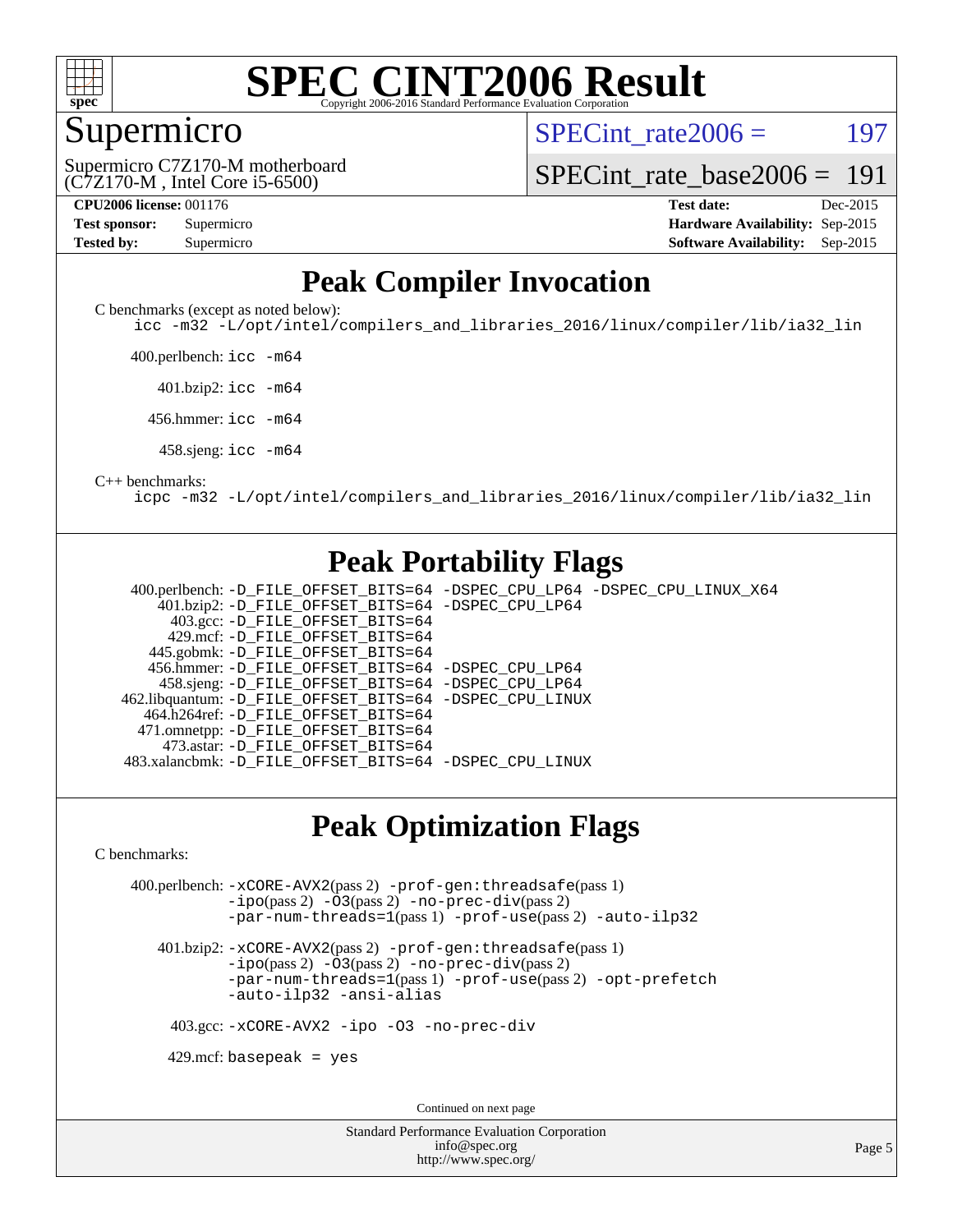

### Supermicro

SPECint rate $2006 = 197$ 

(C7Z170-M , Intel Core i5-6500) Supermicro C7Z170-M motherboard

[SPECint\\_rate\\_base2006 =](http://www.spec.org/auto/cpu2006/Docs/result-fields.html#SPECintratebase2006) 191

| <b>Test sponsor:</b> | Supermicro |
|----------------------|------------|
| <b>Tested by:</b>    | Supermicro |

**[CPU2006 license:](http://www.spec.org/auto/cpu2006/Docs/result-fields.html#CPU2006license)** 001176 **[Test date:](http://www.spec.org/auto/cpu2006/Docs/result-fields.html#Testdate)** Dec-2015 **[Hardware Availability:](http://www.spec.org/auto/cpu2006/Docs/result-fields.html#HardwareAvailability)** Sep-2015 **[Software Availability:](http://www.spec.org/auto/cpu2006/Docs/result-fields.html#SoftwareAvailability)** Sep-2015

### **[Peak Optimization Flags \(Continued\)](http://www.spec.org/auto/cpu2006/Docs/result-fields.html#PeakOptimizationFlags)**

```
 445.gobmk: -xCORE-AVX2(pass 2) -prof-gen:threadsafe(pass 1)
                -prof-use(pass 2) -par-num-threads=1(pass 1) -ansi-alias
       456.hmmer: -xCORE-AVX2 -ipo -O3 -no-prec-div -unroll2 -auto-ilp32
         458.sjeng: -xCORE-AVX2(pass 2) -prof-gen:threadsafe(pass 1)
                -ipo(pass 2) -\overline{03(pass 2)}-no-prec-div(pass 2)
                -par-num-threads=1(pass 1) -prof-use(pass 2) -unroll4
                -auto-ilp32
   462.libquantum: basepeak = yes
       464.h264ref: -xCORE-AVX2(pass 2) -prof-gen:threadsafe(pass 1)
                -i\text{po}(pass 2) -03(pass 2) -no-prec-div(pass 2)-par-num-threads=1(pass 1) -prof-use(pass 2) -unroll2
                -ansi-alias
C++ benchmarks: 
      471.omnetpp: -xCORE-AVX2(pass 2) -prof-gen:threadsafe(pass 1)
                -ipo(pass 2) -O3(pass 2) -no-prec-div(pass 2)
                -par-num-threads=1(pass 1) -prof-use(pass 2) -ansi-alias
                -opt-ra-region-strategy=block -Wl,-z,muldefs
                -L/sh -lsmartheap
```

```
 473.astar: basepeak = yes
```
 $483.xalanchmk: basepeak = yes$ 

### **[Peak Other Flags](http://www.spec.org/auto/cpu2006/Docs/result-fields.html#PeakOtherFlags)**

[C benchmarks](http://www.spec.org/auto/cpu2006/Docs/result-fields.html#Cbenchmarks):

403.gcc: [-Dalloca=\\_alloca](http://www.spec.org/cpu2006/results/res2016q1/cpu2006-20151217-38445.flags.html#b403.gcc_peakEXTRA_CFLAGS_Dalloca_be3056838c12de2578596ca5467af7f3)

The flags files that were used to format this result can be browsed at <http://www.spec.org/cpu2006/flags/Intel-ic16.0-official-linux64.html>

<http://www.spec.org/cpu2006/flags/Supermicro-Platform-Settings-V1.2-revH.html>

You can also download the XML flags sources by saving the following links: <http://www.spec.org/cpu2006/flags/Intel-ic16.0-official-linux64.xml> <http://www.spec.org/cpu2006/flags/Supermicro-Platform-Settings-V1.2-revH.xml>